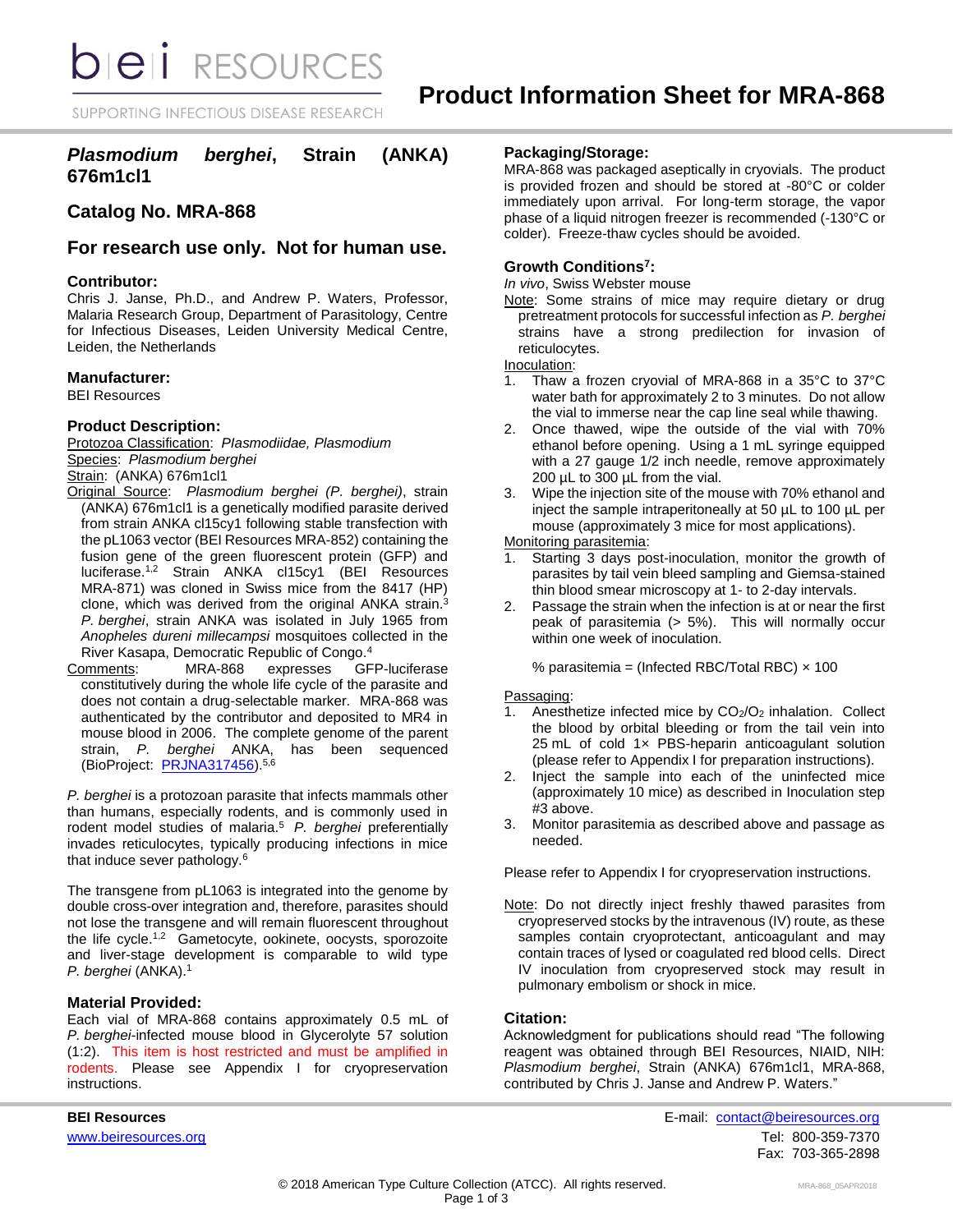**DIEII** RESOURCES

SUPPORTING INFECTIOUS DISEASE RESEARCH

### **Biosafety Level: 1**

Appropriate safety procedures should always be used with this material. Laboratory safety is discussed in the following publication: U.S. Department of Health and Human Services, Public Health Service, Centers for Disease Control and Prevention, and National Institutes of Health. Biosafety in Microbiological and Biomedical Laboratories. 5th ed. Washington, DC: U.S. Government Printing Office, 2009; see [www.cdc.gov/biosafety/publications/bmbl5/index.htm.](http://www.cdc.gov/biosafety/publications/bmbl5/index.htm)

All blood cultures should be handled with appropriate safety precautions necessary for the handling of bloodborne pathogens. Personnel must be trained in accordance with their institutional policy regarding bloodborne pathogens.

#### **Disclaimers:**

You are authorized to use this product for research use only. It is not intended for human use.

Use of this product is subject to the terms and conditions of the BEI Resources Material Transfer Agreement (MTA). The MTA is available on our Web site at [www.beiresources.org.](http://www.beiresources.org/) While BEI Resources uses reasonable efforts to include accurate and up-to-date information on this product sheet, neither ATCC® nor the U.S. Government makes any warranties or representations as to its accuracy. Citations from scientific literature and patents are provided for informational purposes only. Neither ATCC® nor the U.S. Government warrants that such information has been confirmed to be accurate.

This product is sent with the condition that you are responsible for its safe storage, handling, use and disposal. ATCC® and the U.S. Government are not liable for any damages or injuries arising from receipt and/or use of this product. While reasonable effort is made to ensure authenticity and reliability of materials on deposit, the U.S. Government, ATCC®, their suppliers and contributors to BEI Resources are not liable for damages arising from the misidentification or misrepresentation of products.

#### **Use Restrictions:**

**This material is distributed for internal research, noncommercial purposes only.** This material, its product or its derivatives may not be distributed to third parties. Except as performed under a U.S. Government contract, individuals contemplating commercial use of the material, its products or its derivatives must contact the contributor to determine if a license is required. U.S. Government contractors may need a license before first commercial sale.

#### **References:**

- 1. Janse, C. J. and A. P. Waters, Personal Communication.
- 2. Janse, C. J., et al. "High Efficiency Transfection of *Plasmodium berghei* Facilitates Novel Selection Procedures." Mol. Biochem. Parasitol. 145 (2006): 60-70. Pubmed: 16242190.
- 3. Janse, C. J., et al. "*Plasmodium berghei*: *In Vivo* Generation and Selection of Karyotype Mutants and Non-Gametocyte Producer Mutants." Exp. Parasitol. 74 (1992): 1-10. PubMed: 1730264.
- 4. Ramiro, R. S., S. E. Reece and D. J. Obbard. "Molecular Evolution and Phylogenetics of Rodent Malaria Parasites." BMC Evol. Biol. 12 (2012): 219. PubMed: 23151308.
- 5. Hall, N., et al. "A Comprehensive Survey of the *Plasmodium* Life Cycle by Genomic, Transcriptomic, and Proteomic Analyses." Science 307 (2005): 82-86. PubMed: 15637271.
- 6. Otto, T. D., et al. "A Comprehensive Evaluation of Rodent Malaria Parasite Genomes and Gene Expression." BMC Biol. 12 (2014): 86. PubMed: 25359557.
- 7. Peters, W. and B. L. Robinson (1999), "Chapter 92 -- Malaria." In Handbook of Animal Models of Infection. Eds. O. Zak and M. Sande, Academic Press: London, pp. 757- 773.

ATCC<sup>®</sup> is a trademark of the American Type Culture Collection.